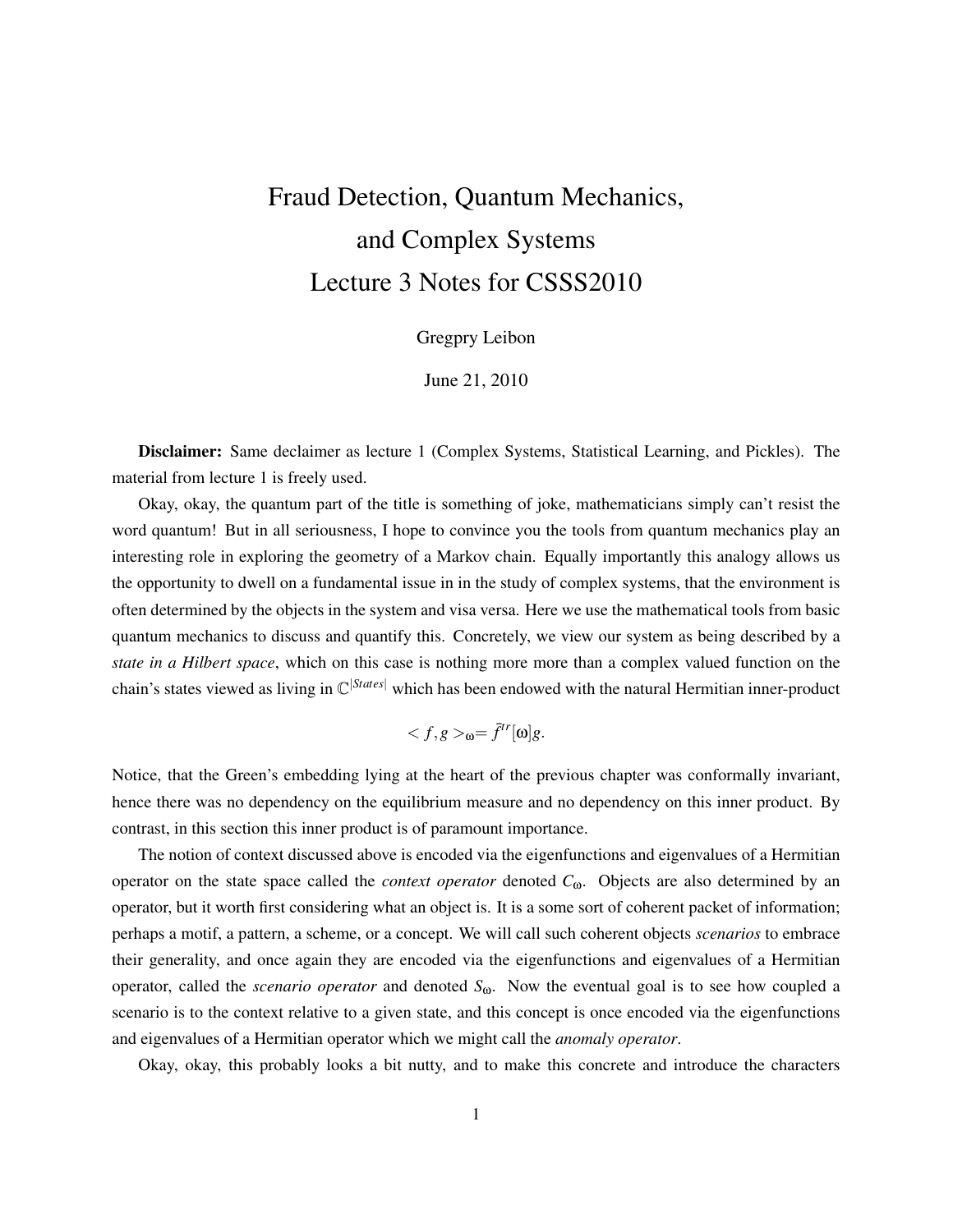relevant to the Markov chain story being told here, will require us to first improve our understanding of chains (recall for us chains are continuous time, ergodic Markov chains with  $p_{ii} = 0$ .)

## 1 Conductance and flow

In this section, we see how to view a Markov chain as conductance together with a flow. Recall our toy chain constructed in lecture 1 was derived from a conductance matrix *W*, and it is best to begin such a discussion with what makes such chains special. To understand why, we first note that we can run the chain backwards in time using the discrete chain

$$
P^*=[\pi]^{-1}P^{tr}[\pi],
$$

and we define a chain to be *reversible* if  $P = P^*$ . In exercise 1 we explore some fact about reversibility including the fact that an chain is reversible if and only if it can be derived from a conductance matrix. In other words, there is a symmetric matrix *W* such that  $P = [W1]^{-1}W$ . Given *W* computing the equilibrium is easy as  $\pi = W1/(1^{tr}W1)$ , while given a reversible chain *P* and it's equilibrium vector  $\pi$  we have  $W = [\pi]P$ . The real key is that one can interpret *W* as the conductance of a electric network, see [2].

A not necessarily reversible chain also has an underlying conductance matrix *W* as well as a compatible divergence free flow *F*. *Compatible* means  $c_{ij} \leq f_{ij}$ , a *flow* means it is skew symmetric, and *divergence free* means  $F1 = 0$ . Given *W* and *F* 

$$
P = [W1]^{-1} (W + F),
$$
  

$$
\pi = W1 / (1^{tr} W1),
$$

and

$$
P^* = [W1]^{-1} (W - F).
$$

Conversely given π and *P*

and

$$
F = [\pi] \frac{P - P^*}{2}.
$$

 $W = [\pi] \frac{P + P^*}{2}$ 

Notice, the Laplacian of a reversible chain satisfies

$$
\Delta_{\omega}^* = [\omega]^{-1} \Delta_{\omega}^{tr}[\omega],
$$

and the star can be interpreted (as it often is) ad the adjoint, in other words

$$
\langle f,\Delta_{\omega}g\rangle=\langle\Delta_{\omega}^*f,g\rangle\,.
$$

Example: Non-reversible toy For example, we can form the non-reverble chain by using the conductance of our Toy Example and assining a divergecne free flow. The cycles in figure 1 are such flows. We can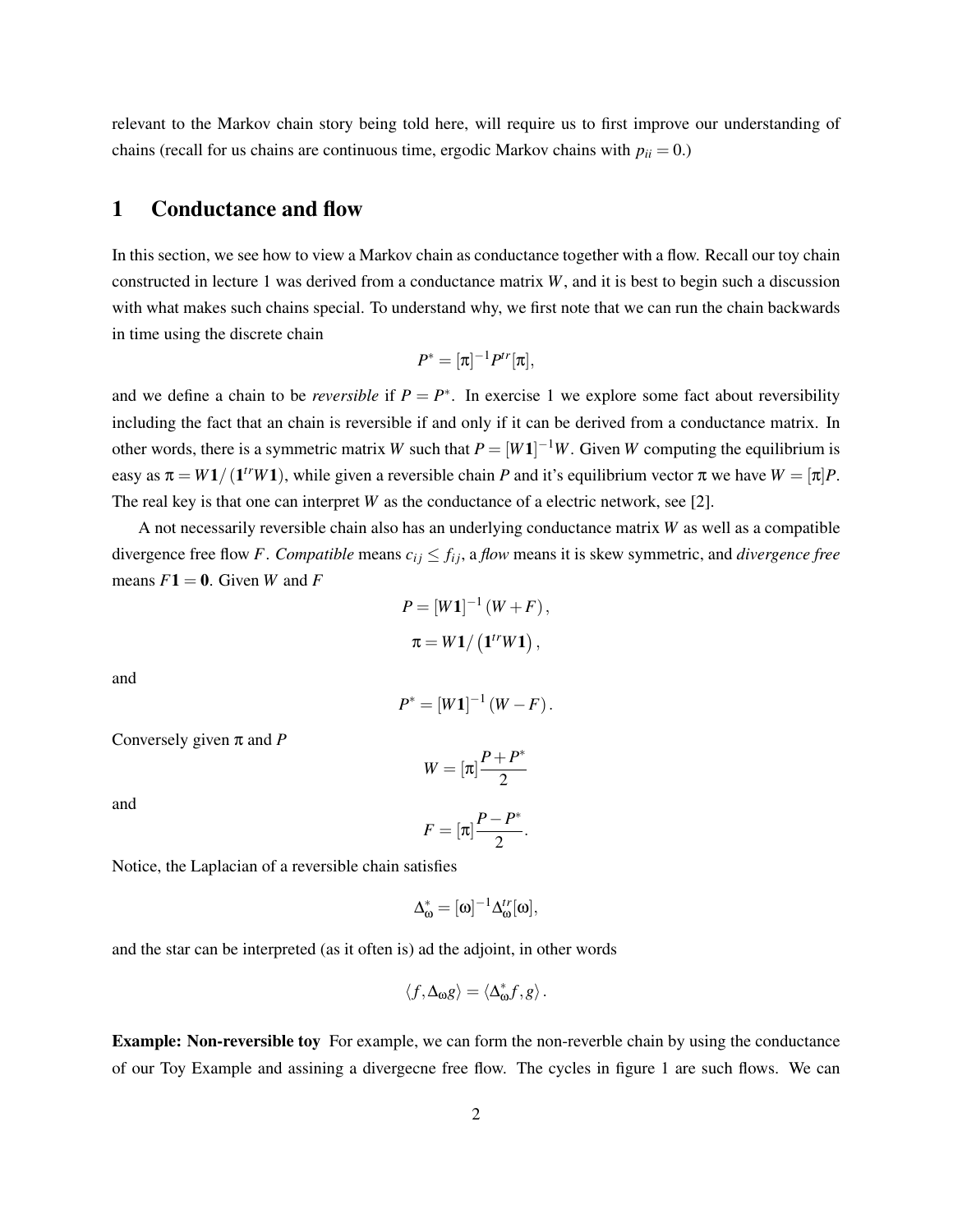

Figure 1: Here we see our toy chain made non-reversible by describing its new *P* using it's original conductance  $F$  and a flow determined by the cycle in the picture. We see its time reversal  $P^*$  as well.

assign to the flow an constant weight (divergence free) that is less than or equal to the largest edge weight (compatible).

#### Exercises:

- 1. Recall our chains are ergodic with  $p_{ii} = 0$  and that we defined reversible as  $P = P^*$ .
	- (a) Prove for every chain there exists a conductance matrix *W* (unique up to a global constant) and a flow *F* as defined in the non-reversible toy example such that  $P = [W1]^{-1}(W + F)$ , and that  $\pi = [W1]/(1^{tr}W1)$  and  $P^* = [W1]^{-1}(W - F)$ .
	- (b) Prove being reversible is equivalent to  $F = 0$ .
	- (c) Prove that reversible is equivalent to for any sequence of sates  $a_1, \ldots, a_n$  that the probability of this sequence occurring in equilibrium is the same as the sequence  $a_n$ ,..., $a_1$ .
	- (d) Prove that reversible is equivalent to the expected time that it takes to visit the states in  $a_1, ..., a_n$ in that order is the same as the expected time to visit the states in  $a_n$ , ...,  $a_1$  in that order.
- 2. Prove reversibility is equivalent to the cross potential satisfying the symmetry  $[a, b; c, d] = [c, d; a, b]$ .
- 3. (100\$ for first correct solution/counter example sent to me at gleibon/@gmail.com by anyone other than Peter Doyle) Call two chains commute equivalent if for all *a* and *b* they share the same expected commute time. Is every chain commute equivalent to a reversible chain?

# 2 The context operator

Here we define an operator that defines context in our chain. We will choose a rather special context operator deeply related to the clustering of the chain. Or more precise to the rate at which we leave a region *R*. To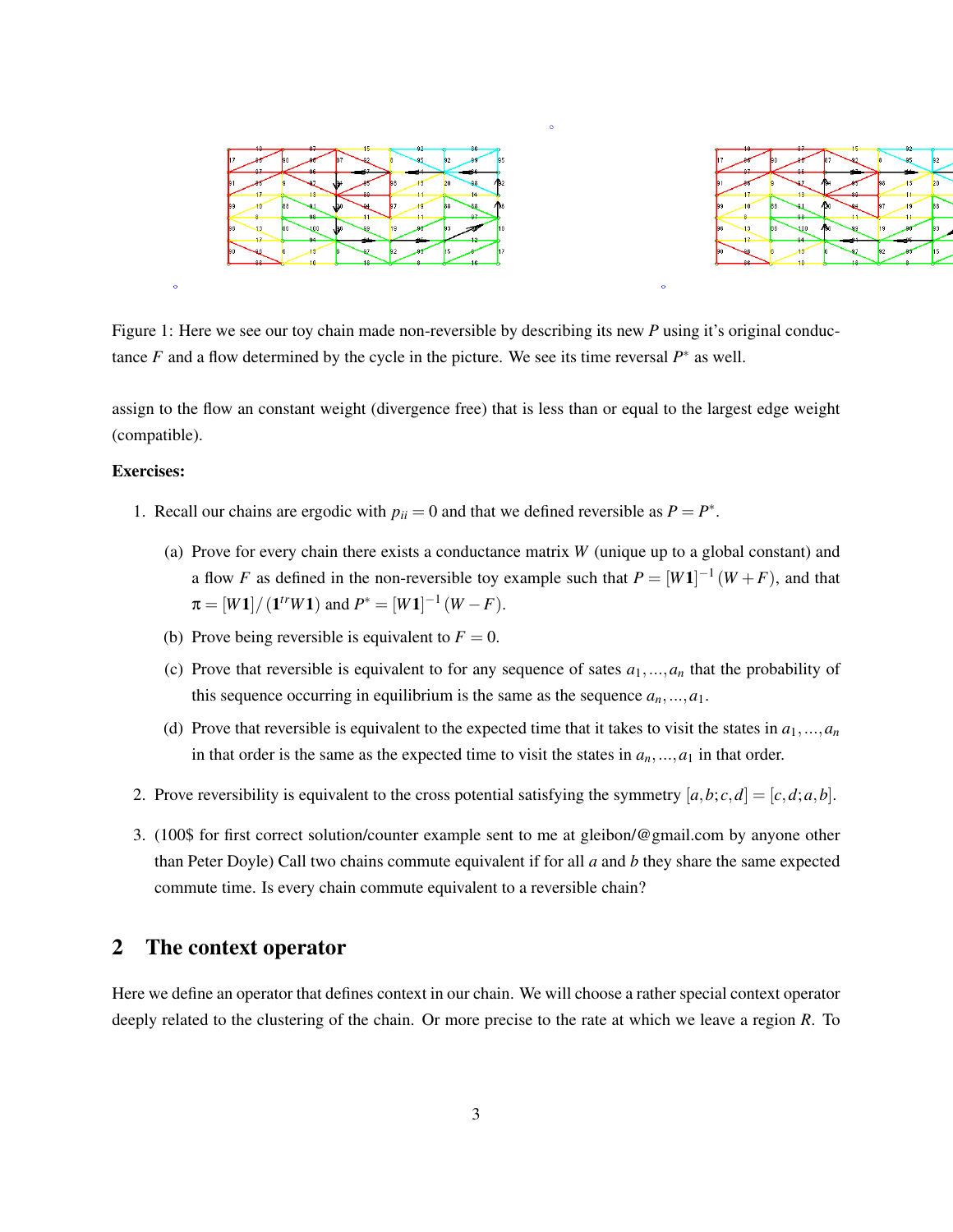define this, we first look at the state vectors that defines a region

$$
\chi_R(i) = \begin{cases} \frac{1}{\sqrt{\omega(R)}} & \text{if } i \in R \\ 0 & \text{if } i \in \bar{R} \end{cases}
$$

Notice, if  $R_1$  and  $R_2$  are disjoint  $\langle \chi_{R_1}, \chi_{R_2} \rangle_{\omega} = \delta_1^2$ , or rather the  $\chi_R$  are unit vectors with, and  $\chi_{R_1}$  and  $\chi_{R_2}$  are orthogonal if  $R_1$  and  $R_2$  are disjoint.

#### Vagabond Theorem:

$$
P(X_{t+dt} \in \bar{R} \mid X_t \in R) \approx ||\chi_R||_{Dir}^2 dt
$$

proof:

$$
P(X_{t+dt} \in \bar{R} | X_t \in R) = \frac{P(X_{t+dt} \in \bar{R}, X_t \in R)}{P(X_t \in R)}
$$
 (def. conditional prob.)  
\n
$$
= \frac{\sum_{i \in \bar{R}, j \in R} P(X_{t+dt} = i, X_t = j)}{\omega(R)}
$$
 (def.)  
\n
$$
= \frac{\sum_{i \in \bar{R}, j \in R} P(X_{t+dt} = i | X_t = j) P(X_t = i)}{\omega(R)}
$$
 (def. conditional prob.)  
\n
$$
= \frac{\sum_{i \in \bar{R}, j \in R} \eta(Y_{t+dt} = i | X_t = j) P(X_t = i)}{\omega(R)}
$$
 (instantaneous transition rate)  
\n
$$
= \frac{\sum_{i \in \bar{R}, j \in R} \eta(Y_{t+dt} = i | X_t = j) P(X_t = i)}{\omega(R)}
$$
 (instantaneous transition rate)  
\n
$$
= \frac{\sum_{i \in \bar{R}, j \in R} \eta(Y_{t+dt} = i | X_t = j) P(X_t = i)}{\omega(R)}
$$
 (instantaneous transition rate)  
\n
$$
= \sum_{i \in \bar{R}, j \in R} \eta(Y_{t+dt} = i | X_t = j) P(X_t = i)
$$
 (assimation rate)  
\n
$$
= \sum_{i \in \bar{R}, j \in R} \eta(Y_{t+dt} = i | X_t = j) P(X_t = i)
$$
 (assimation rate)  
\n
$$
= \sum_{i \in \bar{R}, j \in R} \eta(Y_{t+dt} = i | X_t = j) P(X_t = i)
$$
 (dref. conditional prob.)  
\n
$$
= \frac{\sum_{i \in \bar{R}, j \in R} P(X_{t+dt} = i | X_t = j) P(X_t = i)}{\omega(R)}
$$
 (def. conditional prob.)  
\n
$$
= \sum_{i \in \bar{R}, j \in R} \eta(Y_{t+dt} = i | X_t = j) P(X_t = i)
$$
 (dref. conditional prob.)  
\n
$$
= \sum_{i \in \bar{R}, j \in R} \eta(Y_{t+dt} = i | X_t = j) P(X_t = i)
$$
 (dref.)  
\n
$$
= \sum_{i \in \bar{R}, j \in R} \eta(Y_{t+dt} = i | X_t = j) P(X_t = i)
$$
 (dref

#### Q.E.D

Armed with this theorem, we imagine that an understanding of the context should allow one to solve problems akin to finding a partition  $\{R_i\}_{i=1}^K$  of our states into regions that minimizes the rate at which we leave the parts. In other words, solve the...

**The Vagabond Problem:** Finding a partition  $\{R_i\}_{i=1}^K$  of our states into regions that minimizes

$$
\sum_i P(X_{t+dt} \in \overline{R}_i \mid X_t \in R_i) = \sum_i ||\chi_{R_i}||_{Dir}^2.
$$

Now we can relax the Vagabond Problem and search for a  $\omega$ -orthonormal set  $\{f_i\}_{i=1}^L$  such that

$$
\sum_{i}^{L}||f_i||_{Dir}^2
$$

is minimized. With such  $\{f_i\}_{i=1}^L$  we could then find the regions by applying K-Means to the embedding determined by the  $\{f_i\}_{i=1}^L$  functions (as with spectral clustering), see exercise 1). We call the embedding via these *f<sup>i</sup>* functions the *Vagabond Embedding*. To actually find the Vagabond Embedding, notice that  $\langle f_i, \Delta_0 f_i \rangle$ <sub>0</sub> =  $||f_i||_{Dir}^2$  is being used as a quadradic form, hence each term in the sum remains the same if we view  $\Delta_{\omega}$  an the Hermitian operator

$$
C_{\omega}=\frac{\Delta_{\omega}+\Delta_{\omega}^*}{2}.
$$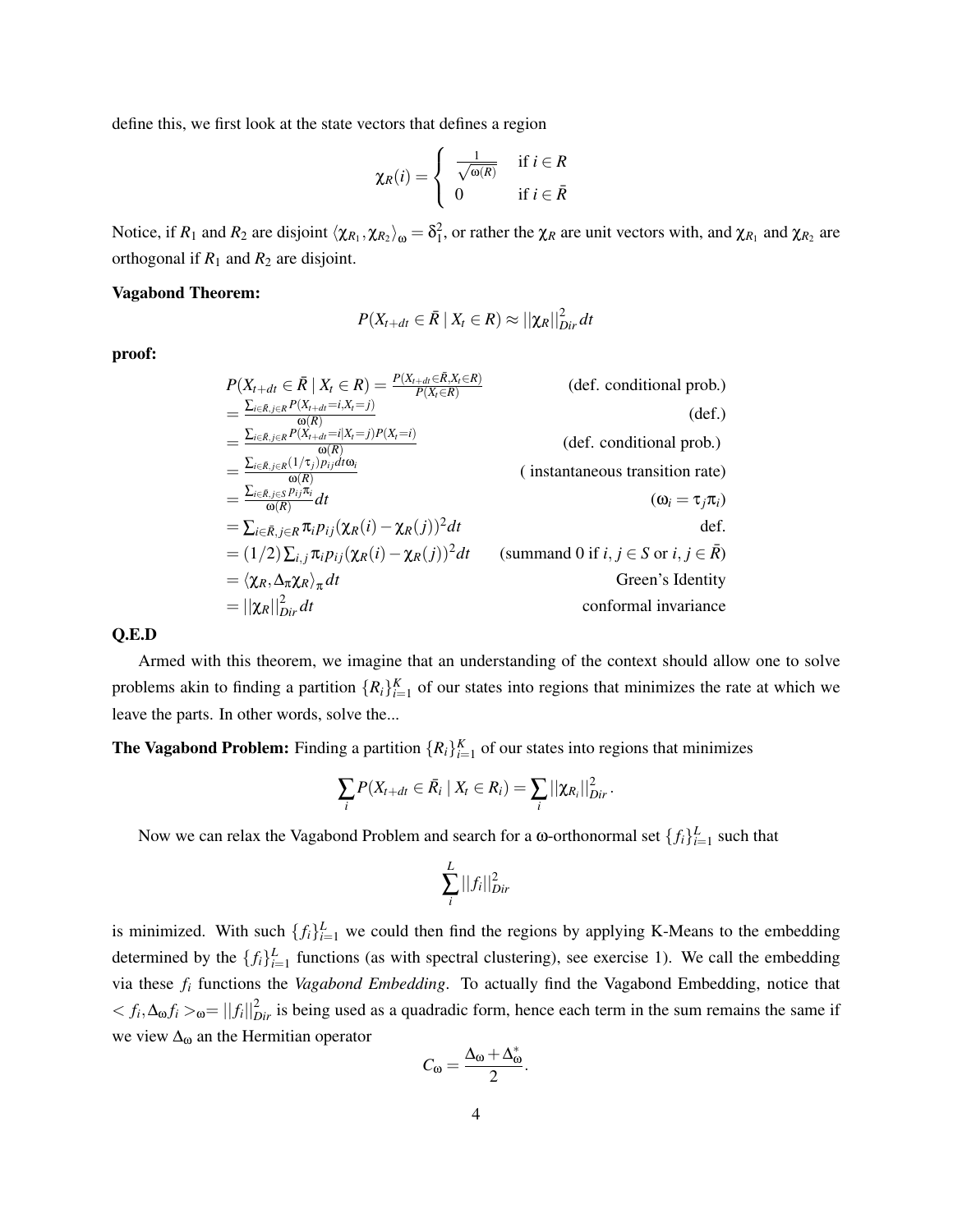In other words,

$$
_{\mathbf{0}}=_{\mathbf{0}}
$$

and we have replaced the minimization problem with minimizing

$$
\sum_{i} \frac{< f_i, C_{\omega} f_i >_{\omega}}{< f_i, f_i >_{\omega}}.
$$

*C*<sup>ω</sup> is our *context operator* and being Hermitian allows us to use the spectral theorem and the Raileigh-Rtiz method to identify our Vagabond Embedding as the  $\omega$ -unit length eigenfunctions of  $C_{\omega}$  with the smallest eigenvalues.

Flow Independence Corollary: The vagabond embedding and *C*<sup>ω</sup> depend only on on the Conductance *W* and the equilibrium measure ω, and are independent of the flow *F*.

proof: Simply note

$$
C_{\omega} = \frac{\Delta_{\omega} + \Delta_{\omega}^*}{2} = [\tau]^{-1} \left(I - \frac{P + P^*}{2}\right) = [\tau]^{-1} \left(I - [\pi]^{-1}W\right)
$$

we have:

#### Q.E.D

#### Exercises:

- 1. In the special case, of a reversible chain  $C_{\omega} = \Delta_{\omega}$  as used in spectral clustering (see ??ex.??). Explain the sense in which we have just generalize Spectral Clustering from section ?? to nonreversible and continuous time Markov Chains.
- 2. Here we comparing the vagabond embedding and the Green's Embedding.
	- (a) Prove, in the reversible case prove that Vagabond Embedding is the PCA of the Green's embedding weighted by the equilibrium measure.
	- (b) Hence one can produce embedding of a reversible chain using the Vagabond embedding or via a weighted PCA of the Green's embedding. Do these embeddings agree? If not, produce an example where they disagree.
- 3. Our choice of the context here is perhaps the simplest context. But any operator will do, though one that is not localized would be most natural. Develop a second context operator.

## 2.1 Vagabond embedding examples

Toy Example: In figure 2 we see the vagabond embedding our toy chain in the  $\tau_i = 1$  case. Clearly the clusters do correspond to the colored components as one would hope. Notice that the embedding is VERY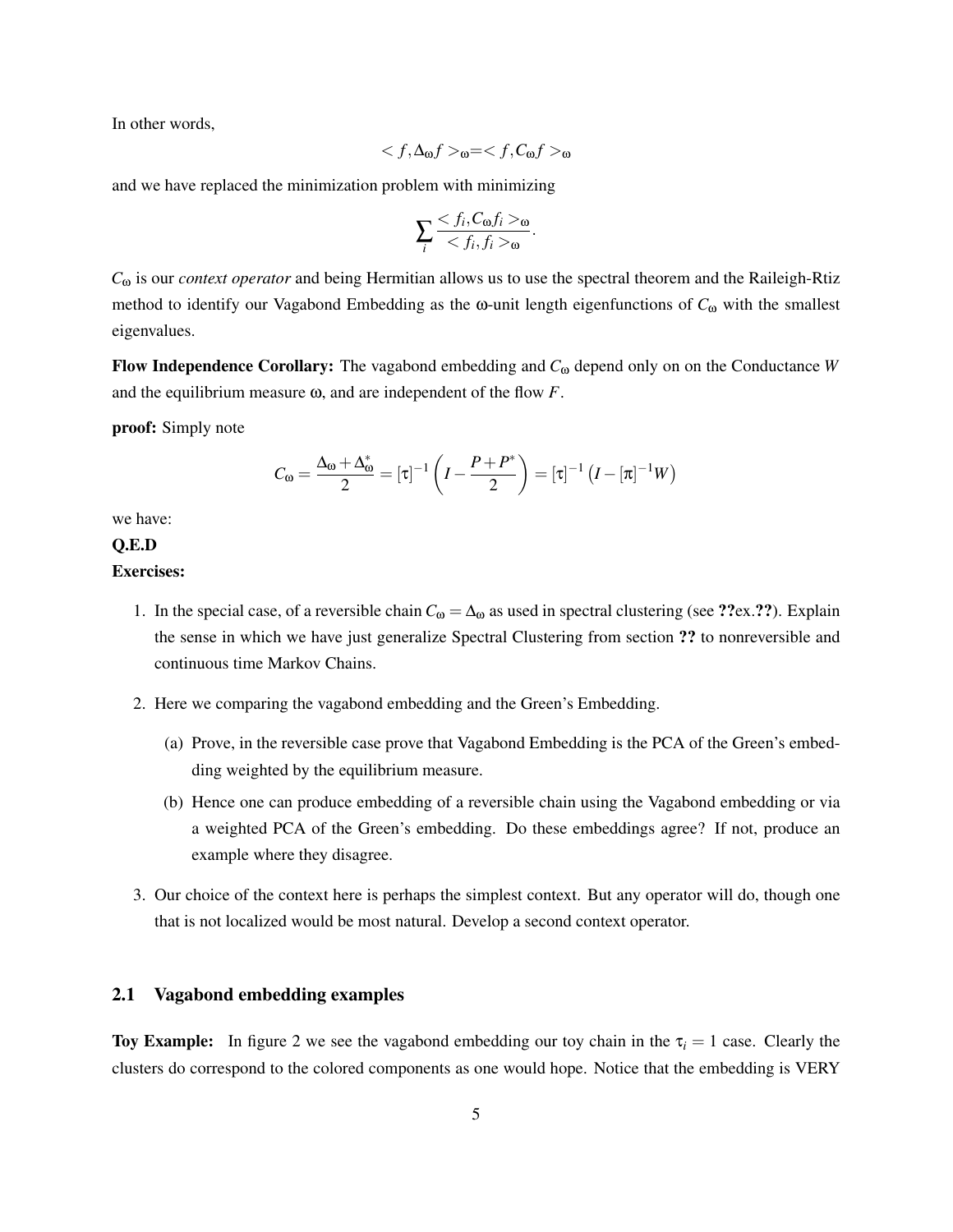different from the Green's embedding. One reason, is that the outliers have large commute time because they are hard to get to. For the same reason if we keep the equilibrium measure in mind the we can mitigate for this and de-emohasize the outliers. In exercise 2ex.2, this is made entirely explicit where you are ask to show that (in the reversible) case that the vagabond embedding is the weighted PCA of the Green's embedding weighted by the equillibrium measure. Notice, we are minimizing the quotient  $||f_i||_{Dir}/||f_i||_{\omega}$ , and despite the fact that the numerator  $||f_i||_{Dir}$  is conformally invariant, the underlying equilibrium measure is plays a fundamental role there in the denominator. As is always this case with quadratic forms, eigenfunctions, and eigenvalues: *it takes to too tango*.



Figure 2: The vagabond embedding of the toy chain with  $\tau_i = 1$ .

It takes two to Tango: In the previous example we saw the extremely important role of the equillibrium measure with regard to the vagabond embedding. This is telling us that the time we spend at a state, the τ*i* , are crucial to the geometry. Here we look at a couple of examples with regard to our toy chain. Will use  $\tau = \frac{\tau_0}{\sum \tau_0 \pi}$  with the below  $\tau_0$ . If we slow down the blue corner in the lower left of figure and speed up the magenta triagle in the upper right via  $\tau_0(blue) = 5$ ,  $\tau_0(magenta) = 1/5$ , and  $\tau_0(other) = 1$  then we get a the vagabond embedding on the left of figure 3 where indeed the dark blue vertexed triangle that we are now spending a lot of time at becomes a cluster. If we speed both these regions up via  $\tau_0(blue) = 1/5$ ,  $\tau_0(magenta) = 1/5$ , and  $\tau_0(other) = 1$  then we get a the vagabond embedding on the left of figure 3 where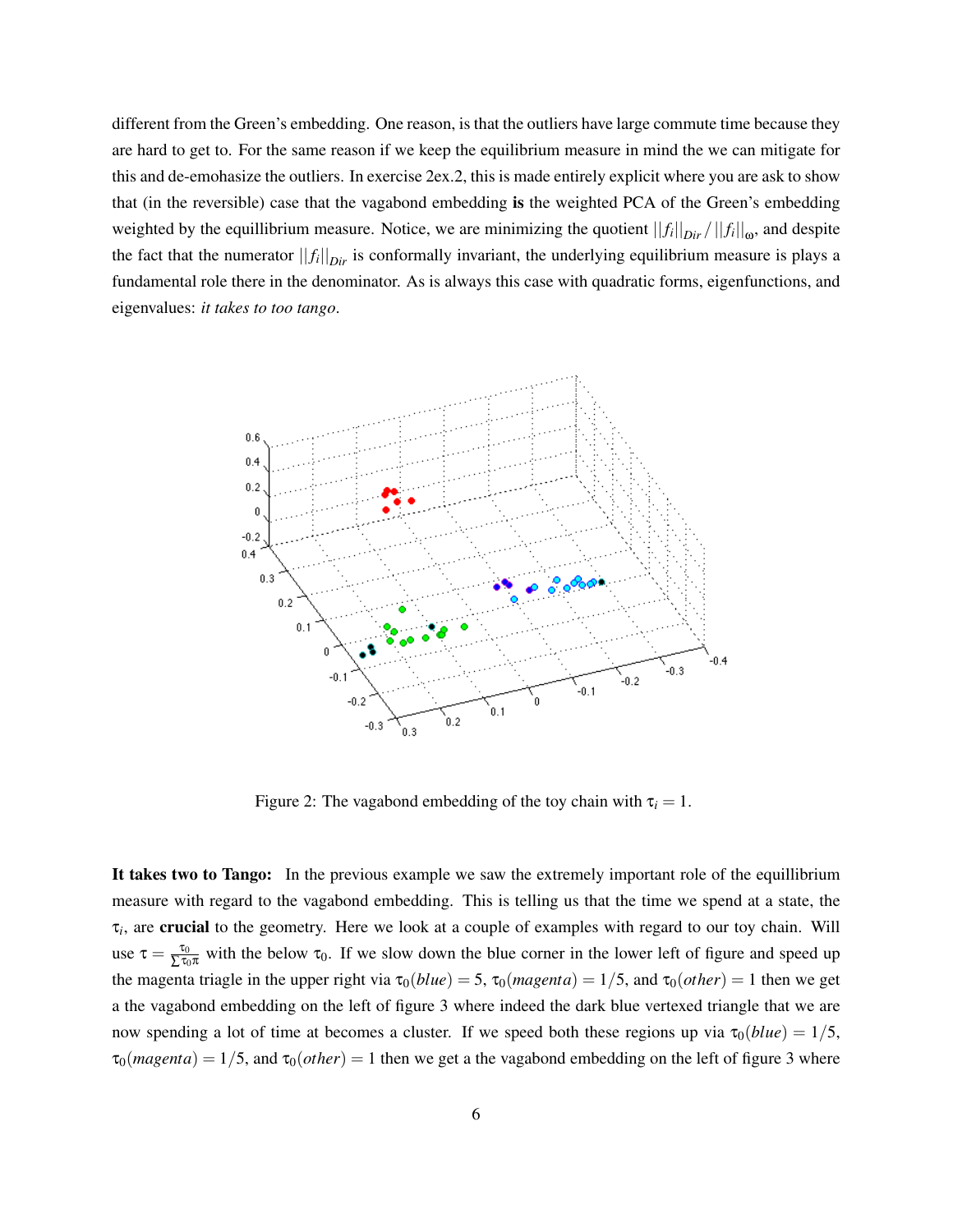

Figure 3: Conformal changes of our toy change.

the blue triangle has migrated to the green region. The up shot is that we now clearly see that the time we wait before moving plays a significant role in understanding the geometry.

**Space of Mathematics Example:** In figure 4 we see the  $\tau = 1$  vagabond embedding of the Space of Mathematics. On the left in figure 4 we use the distance  $\sqrt{E(T_{ab})}$  and MDS to embed a chunk of the space of mathematics into  $R<sup>3</sup>$ . To test the meaning of the embedding, we randomly selected math pages from three rather distinct parts of mathematics using Wiki's *'list-of-computability-and-complexity-topics'* and mark them green, *'list-of-geometric-topology-topics'* and mark them blue, and *'list-of-statistics-articles'* and mark them black (with a touch of red). As with our toy example, directly MDSing Green's embedding will leave you with the hard to reach outliers dominating the visualization (thought the structure is still evident when you look closely). On the right we see the vagabond embedding of the space, and as before it is VERY different from the Green's embedding. As with our toy chain the Vagabond embedding once again emphasize the global clustering properties we'd expect from the context operator.

#### Exercises:

1. In the Space Of Mathematics Example we assume  $\tau = 1$ . How can we make a better choice for the time spent at a page? Implement it.

# 3 The scenario operator

Here we are going explore a scenario in our space. This scenario is going to be 'cycle like behavior', and hence we must ask: what does a directed cycle look like from the point of view of the functions on the chain?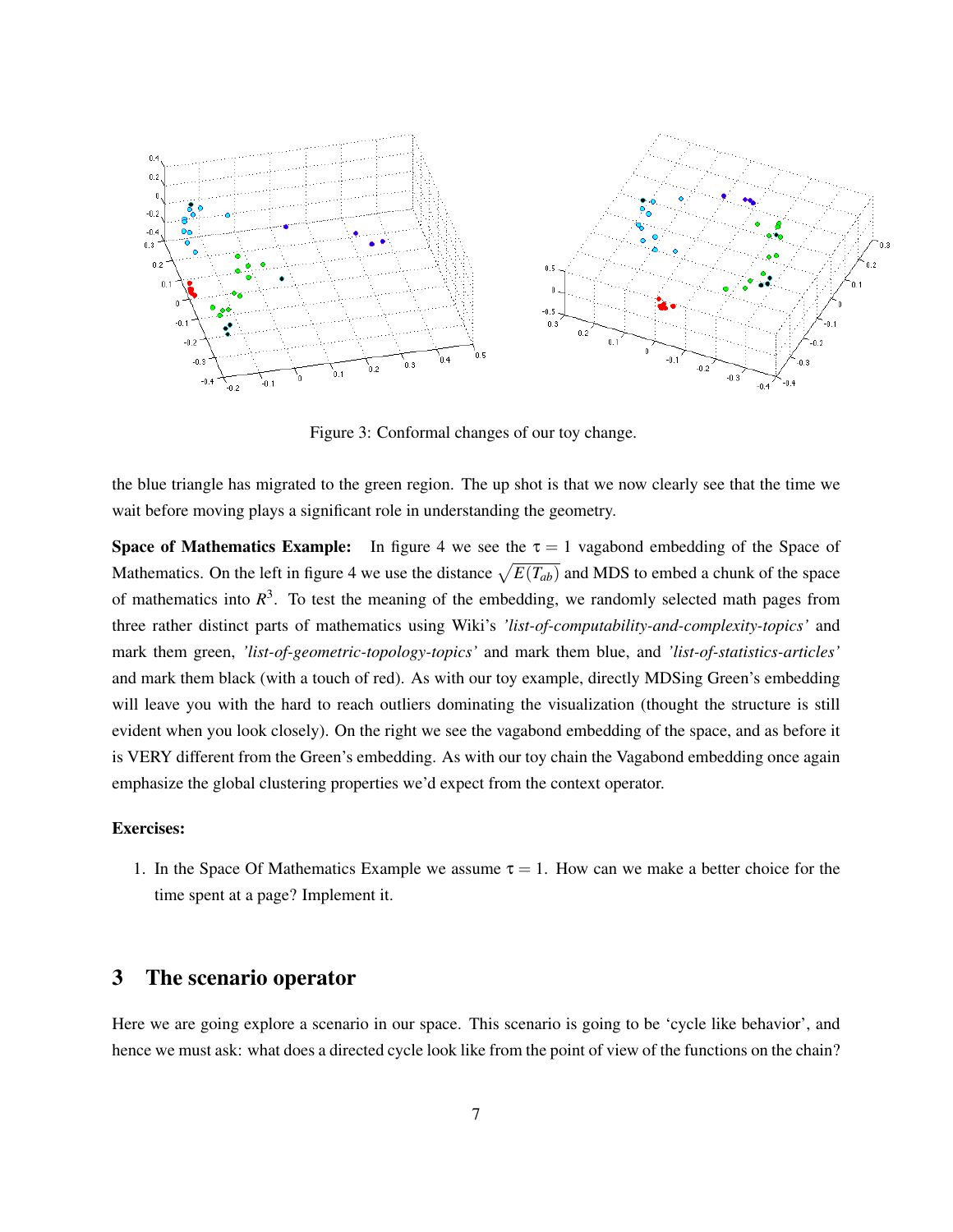

Figure 4: On the left we have the Green's embedding of the Space of Mathematics. On the right we have the Vagabond embedding of the Space of Mathematics with  $\tau_i = 1$ .

To oreint our selves let's look at a cycle chain with *N* states where we travel from state  $n = 0$  to  $n = N - 1$ . Notice the function  $F(n) = e^{i(\frac{K2\pi}{N})n}$  satisfies

$$
e^{-i\left(\frac{K2\pi}{N}\right)n}P^{n}f=f.
$$

More generally, cycles will support functions where there is a relatively large frequency  $\kappa$  such that

$$
e^{-i\kappa t}e^{-t\Delta}f
$$

is pointwise relatively stable. One way to find largish  $\kappa$  such the function  $f$  and  $\kappa$  pair locally minimize  $\left| \left| \frac{d}{dt} e^{-(i\kappa + \Delta)t} f \right| \right|$ 2  $\int_{\omega}^{\infty}$  at *t* = 0. So we are looking for critical points of

$$
F(\kappa, f) = \left| \left| \frac{d}{dt} e^{-(i\kappa + \Delta)t} f \right| \right|_{\omega}^{2} \Big|_{t=0}.
$$

We might call these local minima cycle functions. To get a sense for 'largish', putting a cycle on our toy chain as in figure 1, we can compare the function in the figure 5, which for  $\kappa = 0.541126346528966$  has a nearly zero derivative, to a random function (real and imaginary parts random in [0,1] normalized to have norm 1). For a random function we find its optimal κ for minimizing the derivative and after 10000 runs the largest such  $\kappa < 10^{-14}$ .

We found this function and can find many other with the following lemma:

**Cycle Function Detection Lemma:** If  $S_{\omega}f = \kappa f$  where  $S_{\omega} = i\frac{\Delta - \Delta^*}{2}$  $\frac{d}{2} \left( \frac{\Delta^*}{2}, \text{ then } \frac{d}{d\kappa} F = 0.$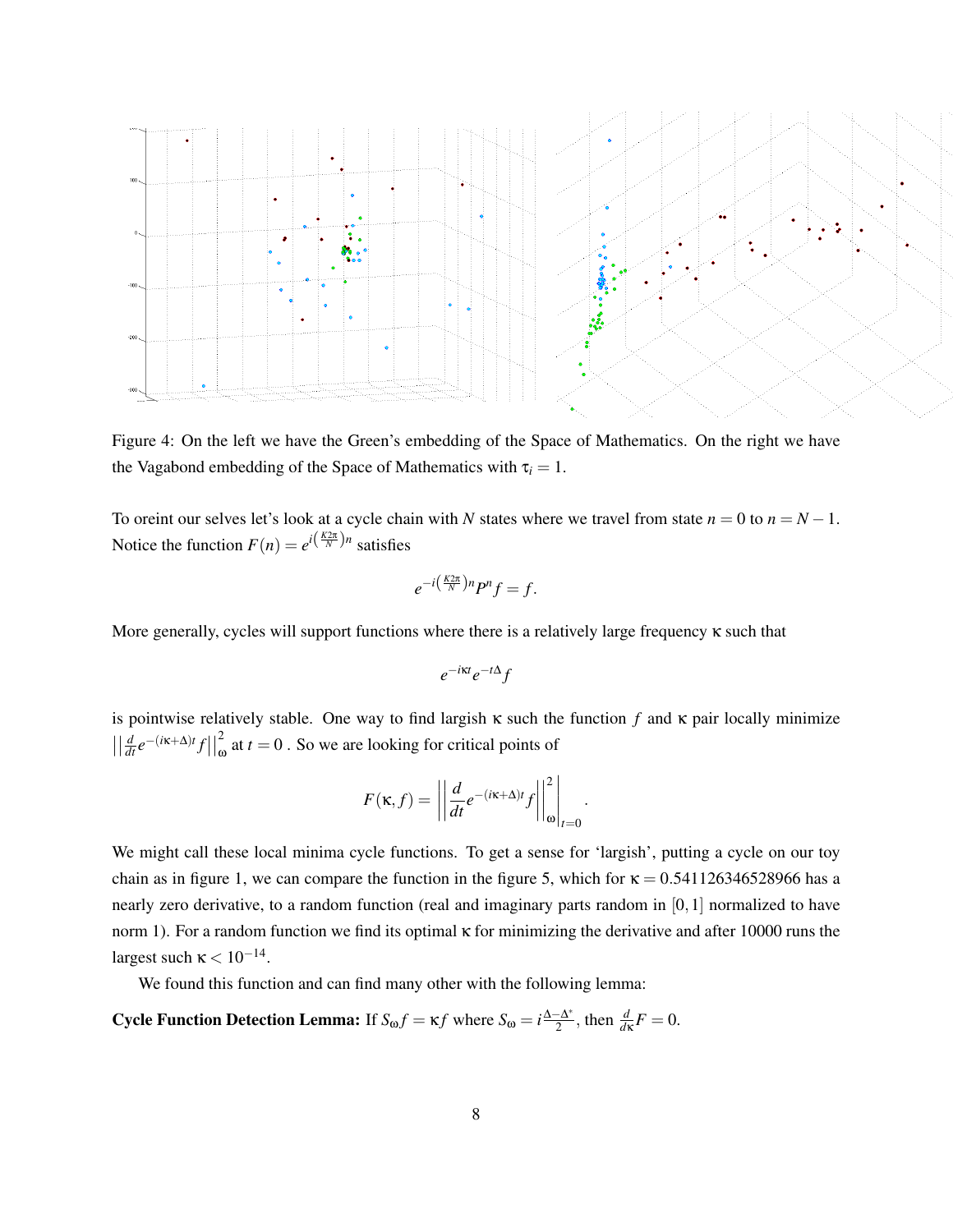

Figure 5: A cycle function on our toy chain with a cycle. On the left is is absolute value, on the right is plot of the values of the eigenfunction.

proof:

$$
0 = \frac{d}{d\kappa} \left| \left| \frac{d}{dt} e^{-(i\kappa + \Delta)t} f \right| \right|_{\omega}^{2} \right|_{t=0}
$$
 (definition)  
\n
$$
= \frac{d}{d\kappa} \left| \left| (i\kappa + \Delta) e^{-(i\kappa + \Delta)t} f \right| \right|_{\omega}^{2} \right|_{t=0}
$$
 (matrix derivative)  
\n
$$
= \frac{d}{d\kappa} \left| \left| (i\kappa + \Delta) f \right| \right|_{\omega}^{2}
$$
 ( $e^{At} = I$  at  $t = 0$ )  
\n
$$
= \frac{d}{d\kappa} \left\langle (i\kappa + \Delta) f, (i\kappa + \Delta) f \right\rangle_{\omega}
$$
 (def. <, ><sub>ω</sub>)  
\n
$$
= \left\langle f, (i\kappa + \Delta) f \right\rangle_{\omega} + \left\langle (i\kappa + \Delta) f, i f \right\rangle_{\omega}
$$
 (chain rule)  
\n
$$
= \left\langle f, (i\kappa - i\Delta) f \right\rangle_{\omega} + \left\langle (i\kappa - i\Delta) f, f \right\rangle_{\omega}
$$
 (conjugate linear)  
\n
$$
= \left\langle f, (i\kappa - i\Delta) f + (i\kappa - i\Delta)^{*} \right\rangle f \right\rangle_{\omega}
$$
 (def. adjoint)  
\n
$$
= \left\langle f, 2(i\kappa - S_{\omega}) f \right\rangle_{\omega}
$$
 (compute adjoint)

#### Q.E.D

and it is indeed self adjoint

$$
\langle f, S_{\omega} g \rangle = \langle S_{\omega} f, g \rangle
$$

so the Spectral Theorem assures us that we an ω orthonormal basis of eigenfunctions with real eigenvalues. So the goal becomes to find the larger eigenvalued eigenfunction of the *scenario operator*

$$
S_{\omega} = i \frac{\Delta - \Delta^*}{2}.
$$

In the last section, it was observed that our cluster context operator  $C_{\omega}$  depends only on the reversible aspects of the chain, in other words via ω and the conductance *W*. The opposite is true for our cycle scenario operator *S*ω.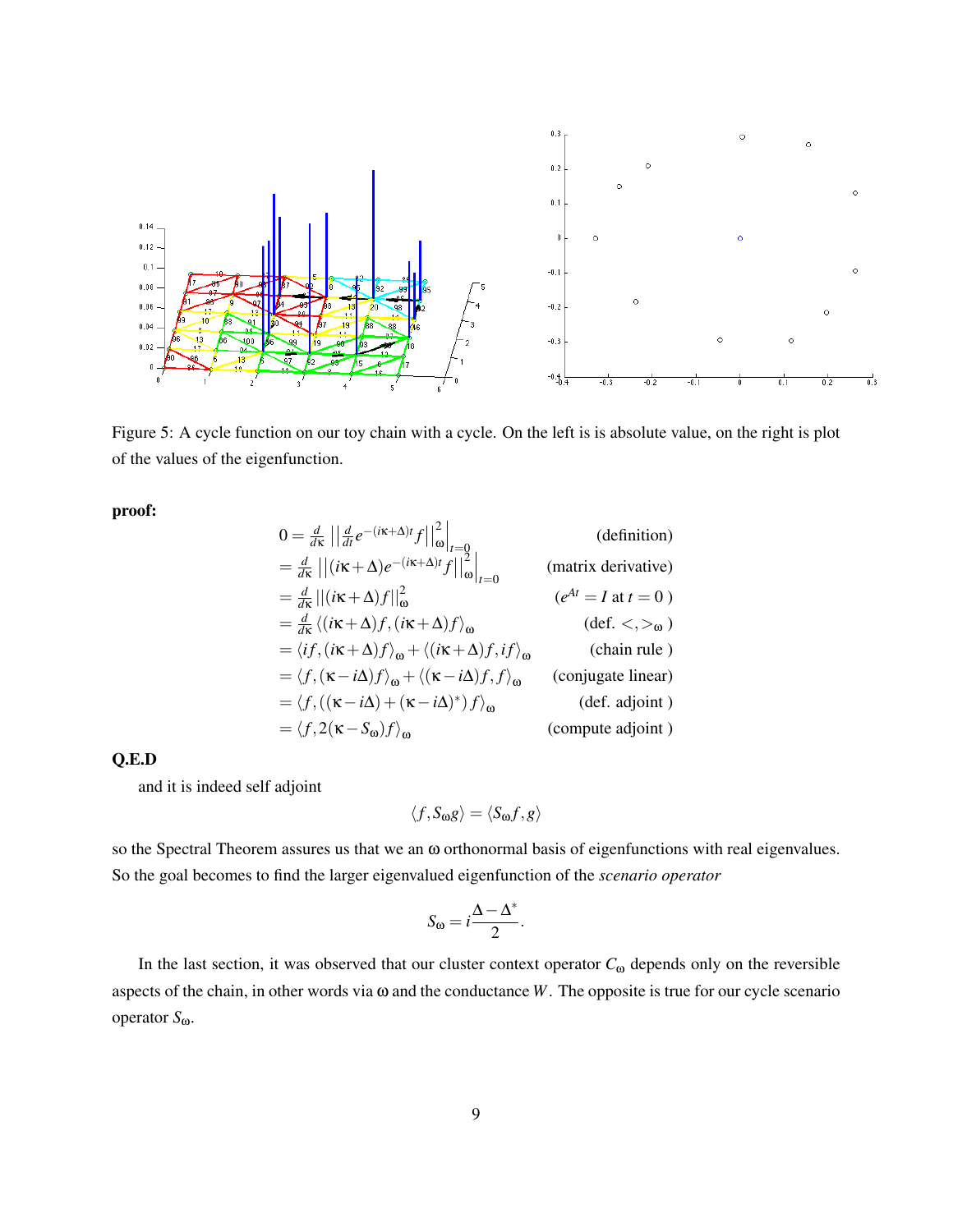Condctance Independence Corollary:  $S_{\omega}$  depends only on the flow *F* and equilibrium vector  $\omega$  and is independent of conductance *W*. Furthermore the chain is reversible if and only if  $S_{\omega} = 0$ .

proof:

$$
S_{\omega} = i \frac{\Delta_{\omega} - \Delta_{\omega}^{*}}{2} = i[\tau]^{-1} \left( \frac{P - P^{*}}{2} \right) = i[\tau]^{-1} [\pi]^{-1} F = i[\omega]^{-1} F
$$

#### Q.E.D

Cycles in the Space of Mathematics: We found cycles in space of mathematics. In figure 6, we see an eigenfunction. Which contains the cycle

> 'hyperbolic<sub>p</sub>lane', 'isotropic\_quadratic\_form', witt%27s\_theorem<sup>'</sup>,  $\prime$ *witt\_group* $\prime$

determined by the The co-conformal cycle hunt algorithm. This cycle involves the hyperbolic plane, a key concept in the previous chapter.

#### 3.1 The co-conformal cycle hunt

The eigenfunctions with high absolute value are very localized for our scenario operator. However, the cycles themselves are far from being in one to one correspondence with the eigenfunctions. In figure 7 we see an example of this phenomena where an eigenfunction is a linear combination of cycles with different norms and phases. Just as with the choice of the clustering method using the *C*<sup>ω</sup> eigenfunctions, the choice of the cycle enumeration algorithm when using *S*ω's eigenfunctions could take many possible forms. We call our choice the *co-conformal cycle hunt*.

To describe the co-conformal cycle hunt we first must describe a co-conformal transformation. Recall, conformal deforms the rate one laves the vertices. A co-conformal transformation in essence magnetizes the vertices. Given a vector of positive weights α the co-conformal transformation of *P* determined by  $α$ produces the discrete chain

$$
Q=[P[\alpha]1]^{-1}P[\alpha].
$$

Notice

$$
\frac{q_{ij}}{q_{ik}} = \frac{\alpha_j}{\alpha_k} \frac{p_{ij}}{p_{ik}}
$$

which tells us that the larger the relative size of  $\alpha$  at *j* to *k* then the stronger the tendency to choose *j* over *k* whenever the choice arises.

To state the algorithm, notice each eigenfunction determines a probability measure  $||f_{\omega}||^2$  and we can use this measure to co-conformally deform our chain via  $\alpha = g(||f_{\omega}||^2) > p0$ . For each point *j* iterate finding the point *i* with the maximal  $(i, j)$  value of *Q* and stopping if this value is less than or equal to *q*0 or you find a loop. Collected all the (*q*0, *p*0) cycles of the first *K* eigen-function.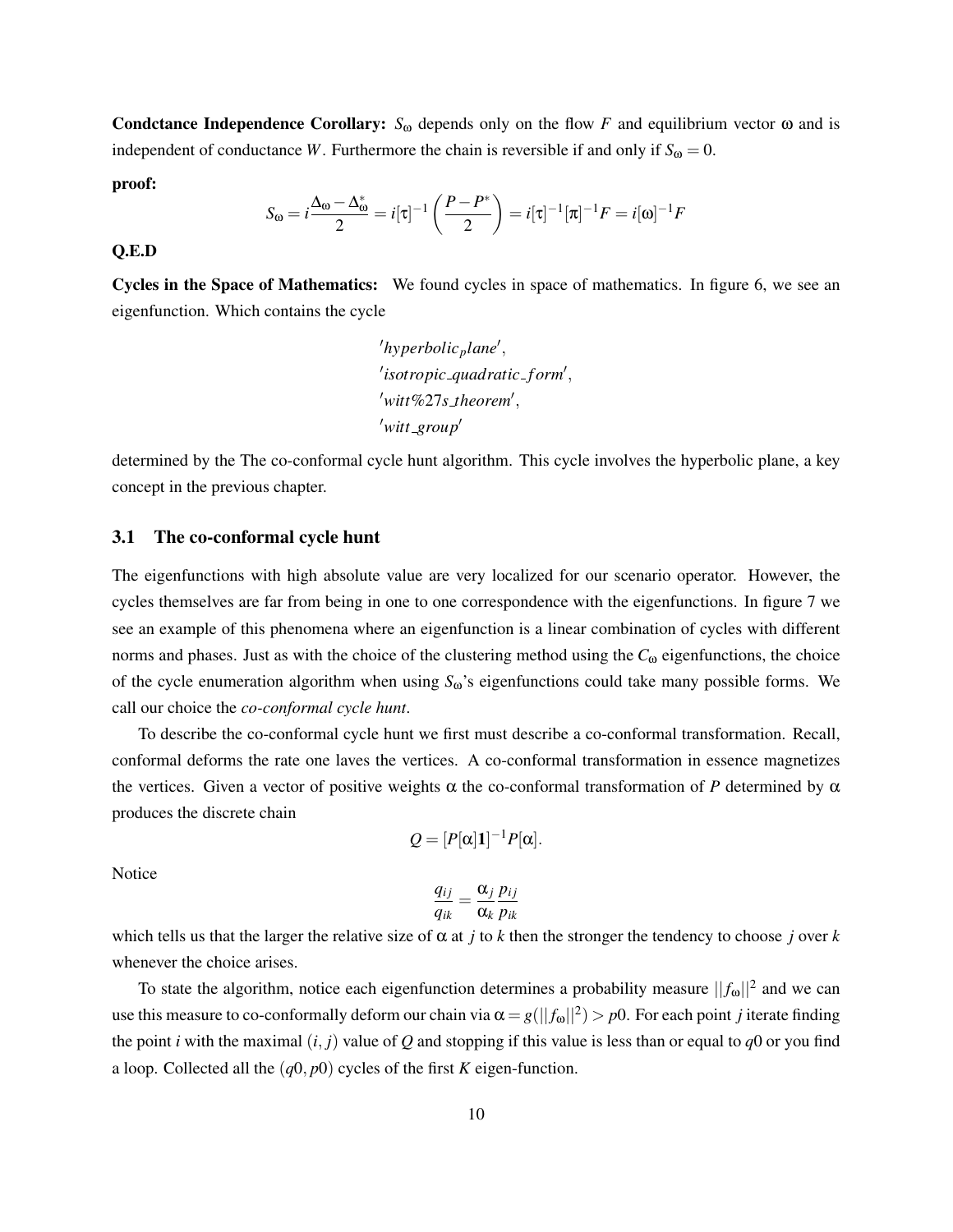

Figure 6: A eigenfunction of the *S*<sup>ω</sup> operator.

Embedded Cycles Example: Here we construct a family of random examples to explore how cycles and there detection behave. We choose to produce a model were we add to  $\varepsilon$  (*rand*(*N*,*N*)) independent cycles of size  $[C_1,...,C_K]$ . In the exercises, you are asked to do this and explore the resulting eigenvalue distributions and the The Conformal Cycle Hunt. The example in the figure was from an  $N = 1000$  run with  $[C_1,...,C_K] = [3,4,5,7,8,11,12]$  and  $\varepsilon = 0.1$ . In figure 7 we see an eigenfunction with the cycles found by the conformal cycle hunt algorithm corresponding to those divisible by 4 of sizes [4,5,8,12]. The co-conformal cycle hunt algorithm has no trouble identifying all the and only the specified cycles.

#### Exercises:

- 1. For a fixed cycle chain of length *N*, determine the κ and the eigenfunctions.
- 2. Our choice of the cycle scenario here is perhaps the simplest scenario. But any operator will do,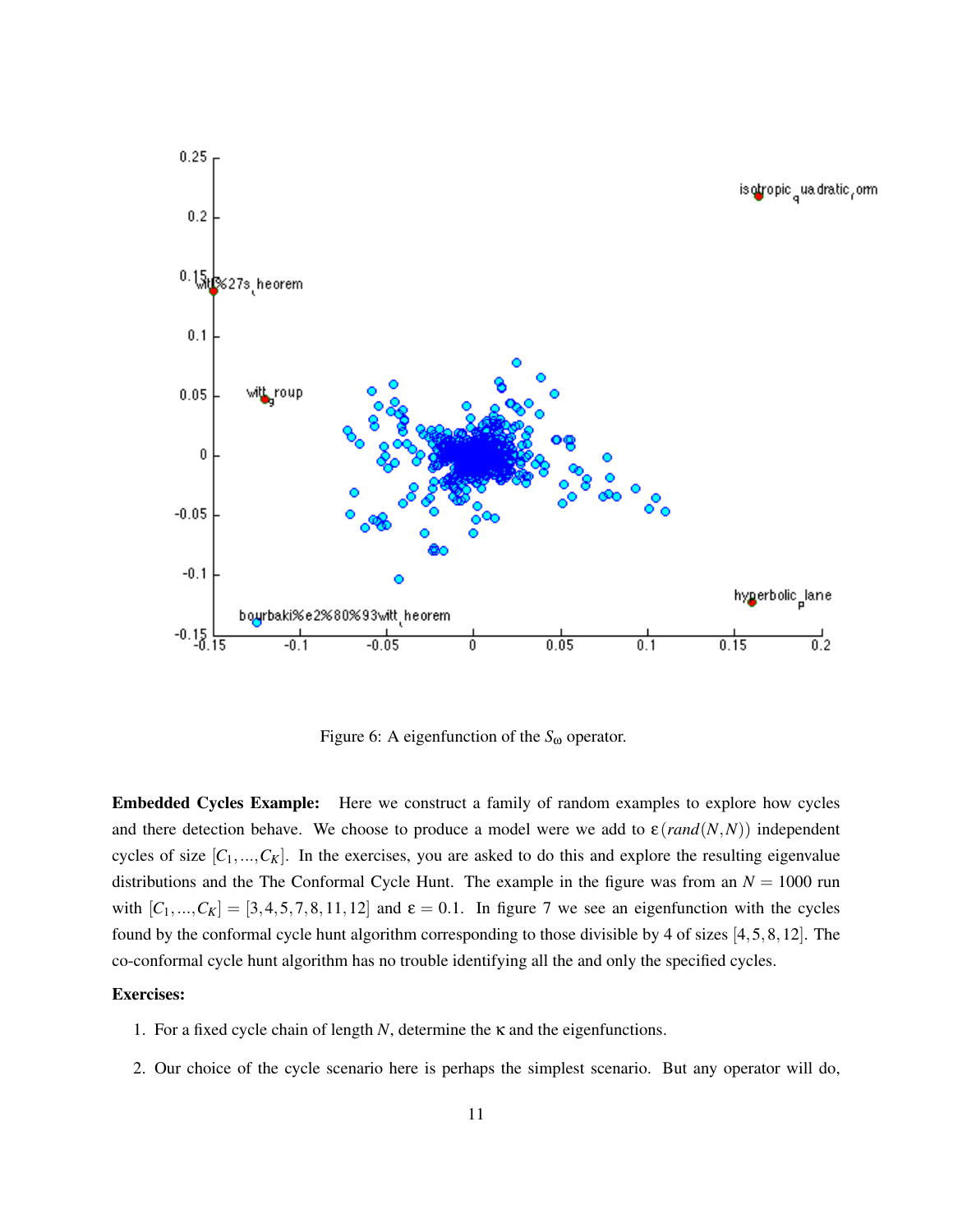

Figure 7: Here witness that it is necessary to have an algorithm to pick the cycles out of the eigenfunctions. We use the co-conformal cycle hunt.

though one that is highly localized would be most natural. Develop a second scenario.

3. Prove or disprove the co-conformal transformation preserve reversibility? (Extra Credit: Write a paragraph describing the answer is remarkable.)

# 4 Scenarios in context

In section 2 we saw that the context operator  $C_{\omega}$  determined the reversible aspects of the geometry while in section 3 we saw that scenario operator *S*<sup>ω</sup> determined the non-reversible aspects of the geometry. What is left is to explore the interaction between the two, which amounts to studying how the context and scenarios couple. This coupling will helps us finds anomalies, namely scenarios that are out of context. And to accomplish this we will take a decidedly quantum mechanical approach viewing our Hermitian operators *C*<sup>ω</sup> and *S*<sup>ω</sup> as measurement operators. We adopt the usual shorthand

$$
\langle \psi, A\psi \rangle_{\omega} = \langle A \rangle_{\psi}
$$

which is the expected value of the *A* eigevalues using the distribution determined by  $\psi$ . Letting  $\hat{A}_{\omega} = A_{\omega} - \hat{A}_{\omega}$  $\langle A_{\omega}\rangle_{\psi}$ , the variance of the eigenvlaues is  $\langle \hat{A}^2 \rangle_{\psi}$ , and we denote the standard deviation as  $\sigma_{\psi}A = \sqrt{\langle \hat{A}^2 \rangle_{\psi}}$ . If we are given a state that captures some aspect of the geometry, call it  $\psi$ , then if the geometry is coupled to both the scenarios and context then  $\sigma_\psi C_\omega$  and  $\sigma_\psi S_\omega$  will be small, hence  $(\sigma_\psi C_\omega)(\sigma_\psi S_\omega)$  could be used to capture the simultaneous ability of  $C_ω$  and  $S_ω$  to capture  $ψ$ . Better yet we have the RobertsonSchrdinger inequality in exercise 3, and the even more basic lemma: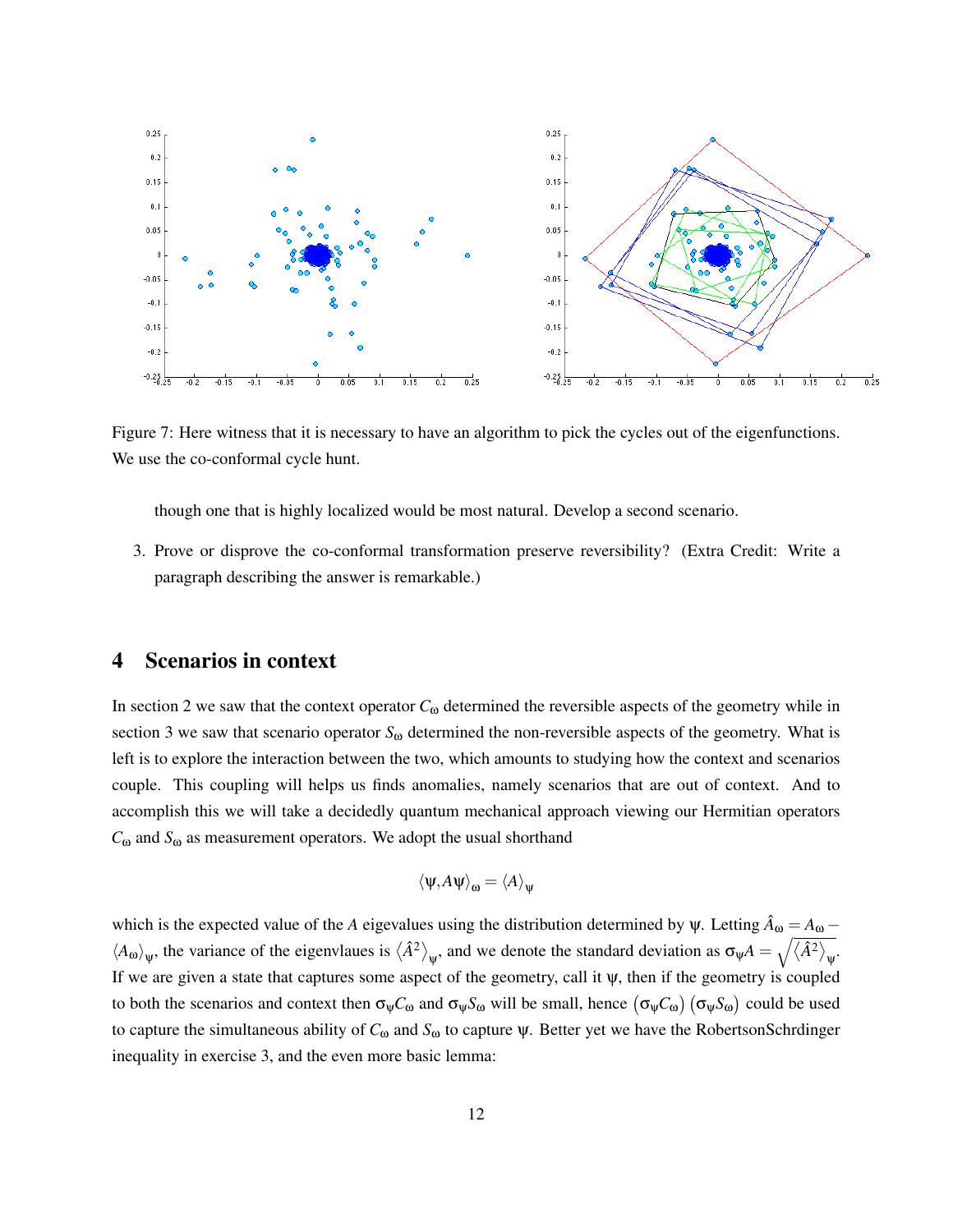#### The Uncertainty Principle for Markov Chains Lemma:

$$
\left(\sigma_{\psi}C_{\omega}\right)\left(\sigma_{\psi}S_{\omega}\right) \ge \left|\frac{1}{2}\left\langle\left[\Delta_{\omega},\Delta_{\omega}^{*}\right]\right\rangle_{\psi}\right|
$$

proof: Notice

$$
[C_{\omega}, S_{\omega}] = C_{\omega} S_{\omega} - S_{\omega} C_{\omega} = i[\Delta_{\omega}, \Delta_{\omega}^*],
$$

so

$$
\begin{aligned}\n\left| \frac{1}{2} \left\langle [\Delta_{\omega}, \Delta_{\omega}^{*}] \right\rangle_{\psi} \right| &= \left| \frac{1}{2} \left\langle [C_{\omega}, C_{\omega}] \right\rangle_{\psi} \right| \\
&= \left| \frac{1}{2} \left\langle [\hat{C}_{\omega}, \hat{S}_{\omega}] \right\rangle_{\psi} \right| \qquad \text{(def. plus foil)} \\
&= \frac{1}{2} \left| \left\langle \psi, \hat{C}_{\omega} \hat{S}_{\omega} - \hat{C}_{\omega} \hat{S}_{\omega} \psi \right\rangle \right| \qquad \text{(definition)} \\
&= \frac{1}{2} \left| \left\langle \hat{C}_{\omega} \psi, \hat{S}_{\omega} \psi \right\rangle - \left\langle \hat{S}_{\omega} \psi, \hat{C}_{\omega} \psi \right\rangle \right| \qquad \text{(self adjoint)} \\
&= |Im \left\langle \hat{C}_{\omega} \psi, \hat{S}_{\omega} \psi \right\rangle \right| \qquad \text{(Hemitian Inner-product)} \\
&\leq \left| \left\langle \hat{C}_{\omega} \psi, \hat{S}_{\omega} \psi \right\rangle \right| \qquad \text{(Hemitian Inner-product)} \\
&\leq \left| \left\langle \hat{C}_{\omega} \psi, \hat{C}_{\omega} \psi \right\rangle \right| \qquad \text{(Cauchy-Schwarz inequality)} \\
&= \sqrt{\left\langle \psi, \hat{C}_{\omega}^{2} \psi \right\rangle} \sqrt{\left\langle \psi, \hat{S}_{\omega}^{2} \psi \right\rangle} \qquad \text{(Cauchy-Schwarz inequality)} \\
&= \left( \sigma_{\psi} C_{\omega} \right) \left( \sigma_{\psi} S_{\omega} \right) \qquad \text{(definition)} \\
&= \left( \sigma_{\psi} C_{\omega} \right) \left( \sigma_{\psi} S_{\omega} \right) \qquad \text{(definition)} \\
\end{aligned}
$$

#### Q.E.D

So the joint geometry is lurking in  $\left|\langle [\Delta_{\omega}, \Delta_{\omega}^*] \rangle_{\psi}\right|$ , and geometry tightly coupled to both the context and scenarios will have a large  $\left| \langle [\Delta_{\omega}, \Delta_{\omega}^{*}] \rangle_{\psi} \right|$ , while geometry not coupled to both with have a small  $\left| \langle [\Delta_{\omega}, \Delta_{\omega}^{*}] \rangle_{\psi} \right|$ . Hecne we call  $[\Delta_{\omega}, \Delta_{\omega}]$  the anomaly operator in this case. Let us witness what this all means in an example (and explore further what this means in the exercises).

Quantum Toy: In figure 8, we see our Toy model with the labeled cycles adjoined (all with =weight 11). Note the blue ones are clearly coupled to the geometry while the black ones are not. For the lower blue cycle  $C_{l,b}$  we have  $\left| \langle [\Delta_{\omega}, \Delta_{\omega}^*] \rangle_{\chi_{C_{l,b}}} \right| = 0.0039$ , for the upper blue cycle  $C_{u,b}$  we have  $\left| \langle [\Delta_{\omega}, \Delta_{\omega}^*] \rangle_{\chi_{C_{u,b}}} \right| = 0.0141$ . While the left black cycle  $C_{l,k}$  we have  $\left| \langle [\Delta_{\omega}, \Delta_{\omega}^*] \rangle_{\chi_{C_{l,k}}} \right| = 0.5901$  and for the right black cycle  $C_{r,k}$  we have  $\left| \langle [\Delta_{\omega}, \Delta_{\omega}^*] \rangle_{\chi_{C_{r,k}}} \right| = 0.3157$ . This order of magnitude increase is the sort of thing we expect from the Uncertainty Principle for Markov Chains.

#### Exercises:

- 1. Construct a random chain with *Clus* number of clusters and *Cyc* cycles. Chose the cycle to be random placed inside clusters, and also chosen randomly independent of the clusters. Show the eigenvalues distribution of *C*<sup>ω</sup> and *S*<sup>ω</sup> and nearly identical in each case, but the the distribution of the eigenvalues of  $[\Delta_{\omega}, \Delta_{\omega}^*]$  are entirely different.
- 2. Prove

$$
\left. \frac{d}{dt^2} e^{t\Delta^*} e^{t\Delta} e^{t\Delta^*} e^{t\Delta} \right|_{t=0} = [\Delta, \Delta^*]
$$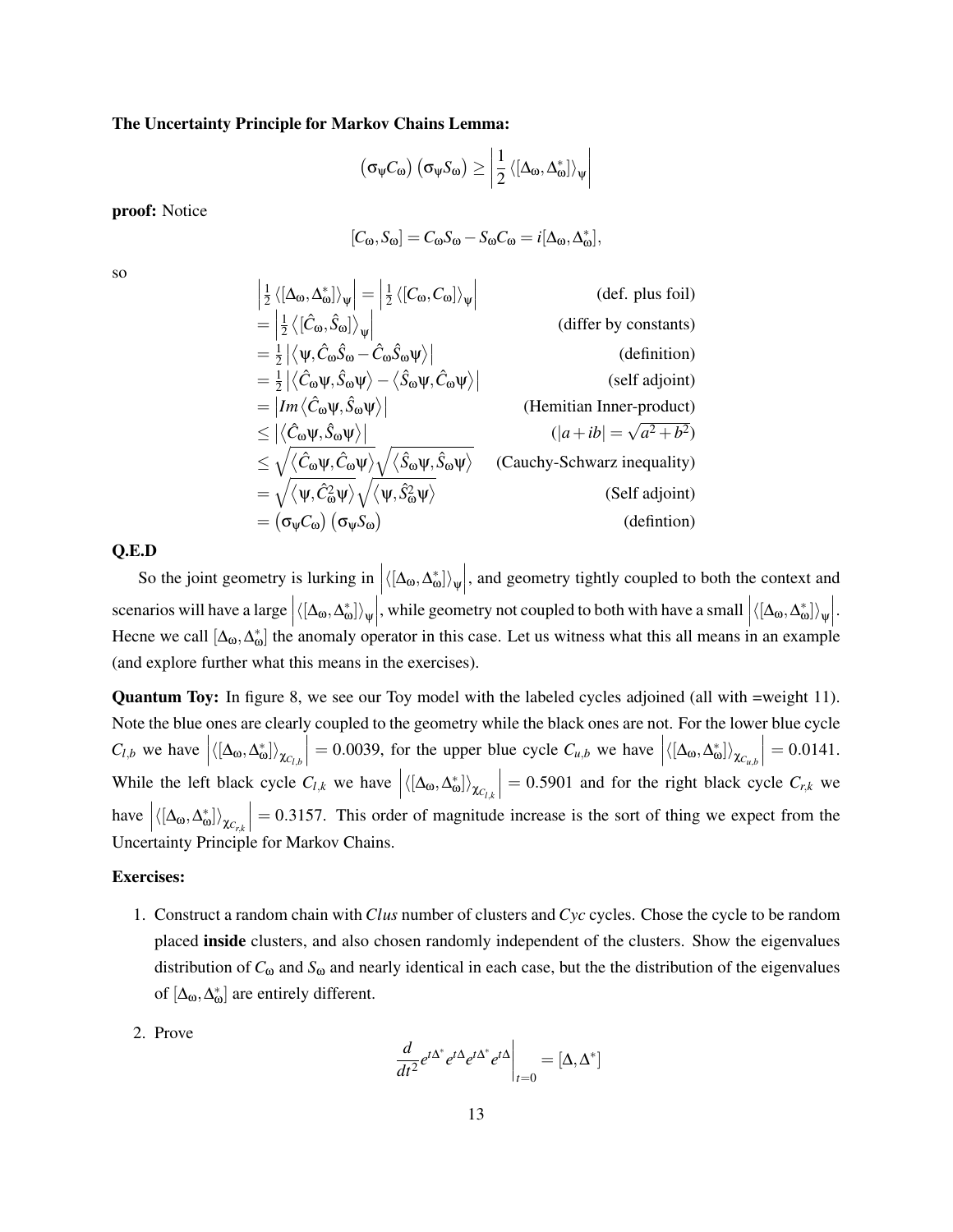

 $\ddot{\circ}$ 

 $\ddot{\circ}$ 

.

Figure 8: Anomalies waiting to be detected.

3. We can improve our estimate by literally computing the  $\sigma$  literally or using the full Robertson-Schrdinger. Prove

$$
\left(\sigma_\psi C_\omega\right)\left(\sigma_\psi S_\omega\right)\geq\sqrt{\frac{1}{4}\left|\langle\left[\Delta_\omega,\Delta_\omega^*\right]\rangle_\psi\right|+\frac{1}{4}\left|\langle\left\{\hat{\Delta}_\omega,\hat{\Delta}_\omega^*\right\}\rangle_\psi\right|}
$$

where  ${A, B} = AB + BA$ .

- 4. Interpret the solutions to  $\frac{d\psi}{dt} = i\hbar C_0 \psi$  and  $\frac{d\psi}{dt} = i\hbar S_0 \psi$ .
- 5. Now if *A* is a cluster  $\left| \langle [\Delta_{\omega}, \Delta_{\omega}^*] \rangle_{\chi_A} \right|$  will be small if the space's cycles are coupled to this cluster and large if not. Construct's some examples and verify this principle.

# 5 Conclusion

Okay, that's all I have the energy to write up. From probability and renewal theory to potential theory and the Dirchlet energy, from the mathematics of quantum mechanics and the uncertainty principle to ideal triangles and hyperbolic geometry - what an adventure! One consequence of this lecture series is that it leaves us with the nearly irresistble temptation to include a geometric understanding of itself. So as a final and rather important exercise, look at figure 9 and answer: "Why should we expected a tetrahedron of randomly extracted ideas from this lecture to be very nearly ideal?"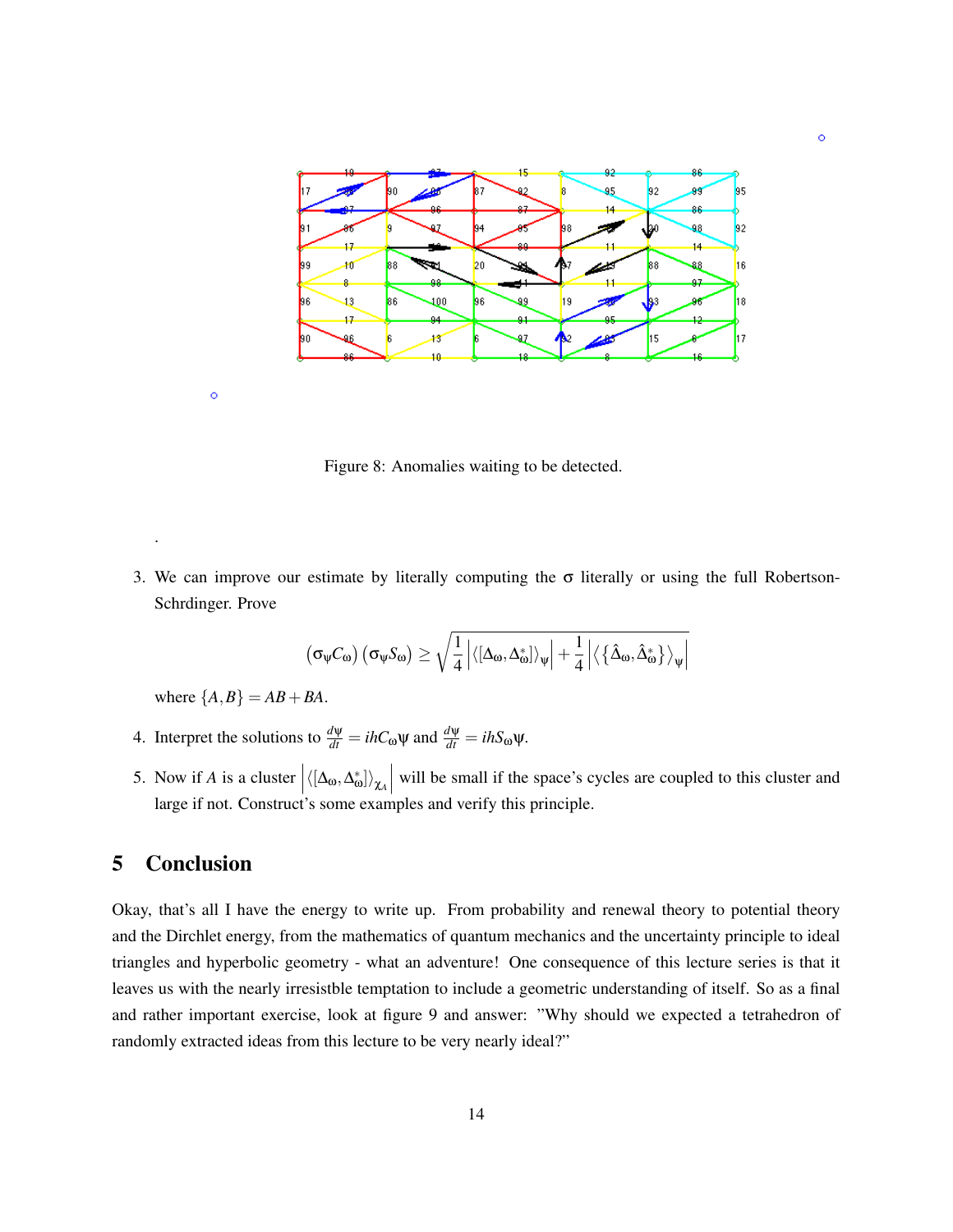

Figure 9: A tetrahedron in our cross potential induced hyperbolic metric on the Space of Mathematics.

# References

- [1] Ashok K. Chandra , Prabhakar Raghavan , Walter L. Ruzzo , Roman Smolensky, and Prasoon Tiwari, *The Electrical Resistance Of A Graph Captures Its Commute And Cover Times*, http://www.cs.washington.edu/homes/ruzzo/papers/resist.pdfDBLP
- [2] Peter G. Doyle and J. Laurie Snell, *Random Walks and Electric Networks*, http://arxiv.org/abs/math/0001057
- [3] Charles M. Grinstead and J. Laurie Snell, *Introduction to Probability*, http://www.dartmouth.edu/˜chance/teaching\_aids/books\_articles/probability\_book/Chapter11.pdf
- [4] Peter G. Doyle, Gregory Leibon, and Jean Steiner *Conformal geometry of Markov chains*, pickle.pdf as posted on CSSS10 Wiki